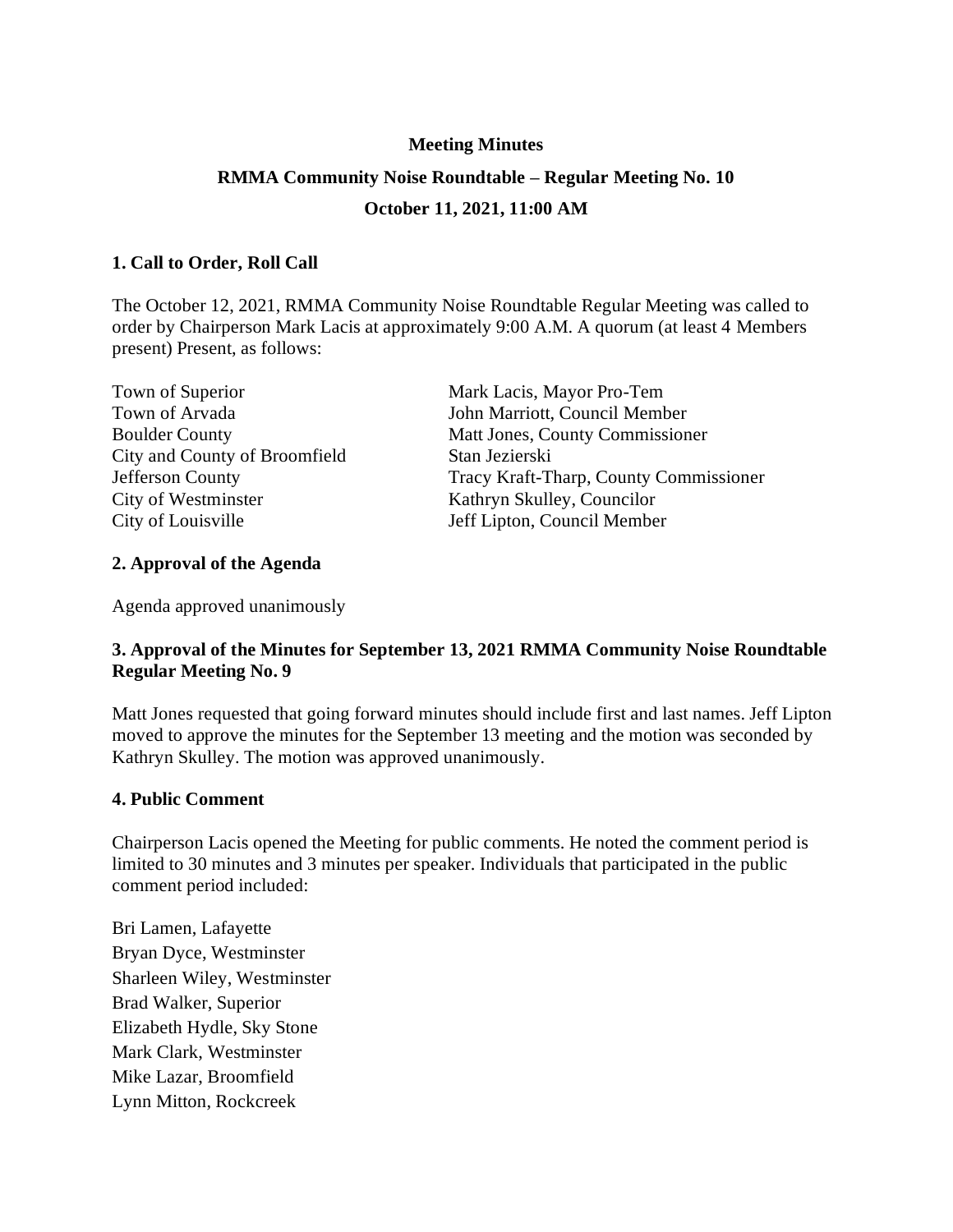Marge Wake, Westminster Beverly Mcadam, Broomfield Nick Clyvenstein Martin Newmark, Louisville Lori Johnson, Broomfield

Jeff Lipton requested to respond to the public comments to discuss some of the issues that were raised. Mr Lipton shared his view how communities are being impacted differently by the airport's noise depending on what side of the airport they are situated. He noted that in his community there have been 5000 overflights in one month. He stressed the noise impact of those overflights and its implications on the quality of life in that area. He appealed to communities experiencing less overflight noise to recognize and empathize with those facing more noise. He closed by promising to send around additional mapping illustrating air paths that occur daily.

Matt Jones echoed Mr. Lipton's concerns and shared that the noise in Louisville is also bad. Mr Jones stated that the bottom line is that the advisory committee was created to advise Jefferson County Commissioners and that is where the committee's energy should be directed and decisions made. He also acknowledged that the airport is an economic engine but that economic growth must be balanced with the interests of the cities that were there long before the airport.

### **5. Roundtable Agenda Items**

A. RMMA responses to the ABCx2 report ("The Report") on Town of Superior/City of Louisville Airport Noise Study Strategy Recommendations

Ben Miller led the presentation of RMMA's responses to the committee. He began his presentation with a brief overview of the report's background and context in which it was created. Mr. Miller reminded the committee that the town of Superior/City of Louisville originally created the airport noise study with ABCx2 consultants in 2018 and that airport staff met with ABCx2 several times ultimately leading to the formation of a Task Force of aviation stakeholders. He noted that Broomfield/Arvada/Westminster/Jefferson County did not participate in the study. Mr. Miller shared that airport staff were impressed with the integrity of ABCx2 in providing fact-based insights and recommendations even if the answers weren't what the clients wanted to hear.

Mr. Miller identified five categories of recommendations that were covered within the Report and the underlying strategies that were considered within each category. The categories and their corresponding strategies and considerations can be found below.

#### **Flight Operations and Procedures (Category 1)**

1) Mr. Miller stated the first strategy for improving flight operations and procedures was to *identify and implement voluntary VFR arrival and departure routes.* He noted that if all stakeholders could agree on preferred ingress/egress routing that minimizes noise impacts, publishing these routes may result in avoiding the majority of "noise-sensitive areas" because it would have the effect of concentrating traffic over the published routes. he recognized that weather, traffic,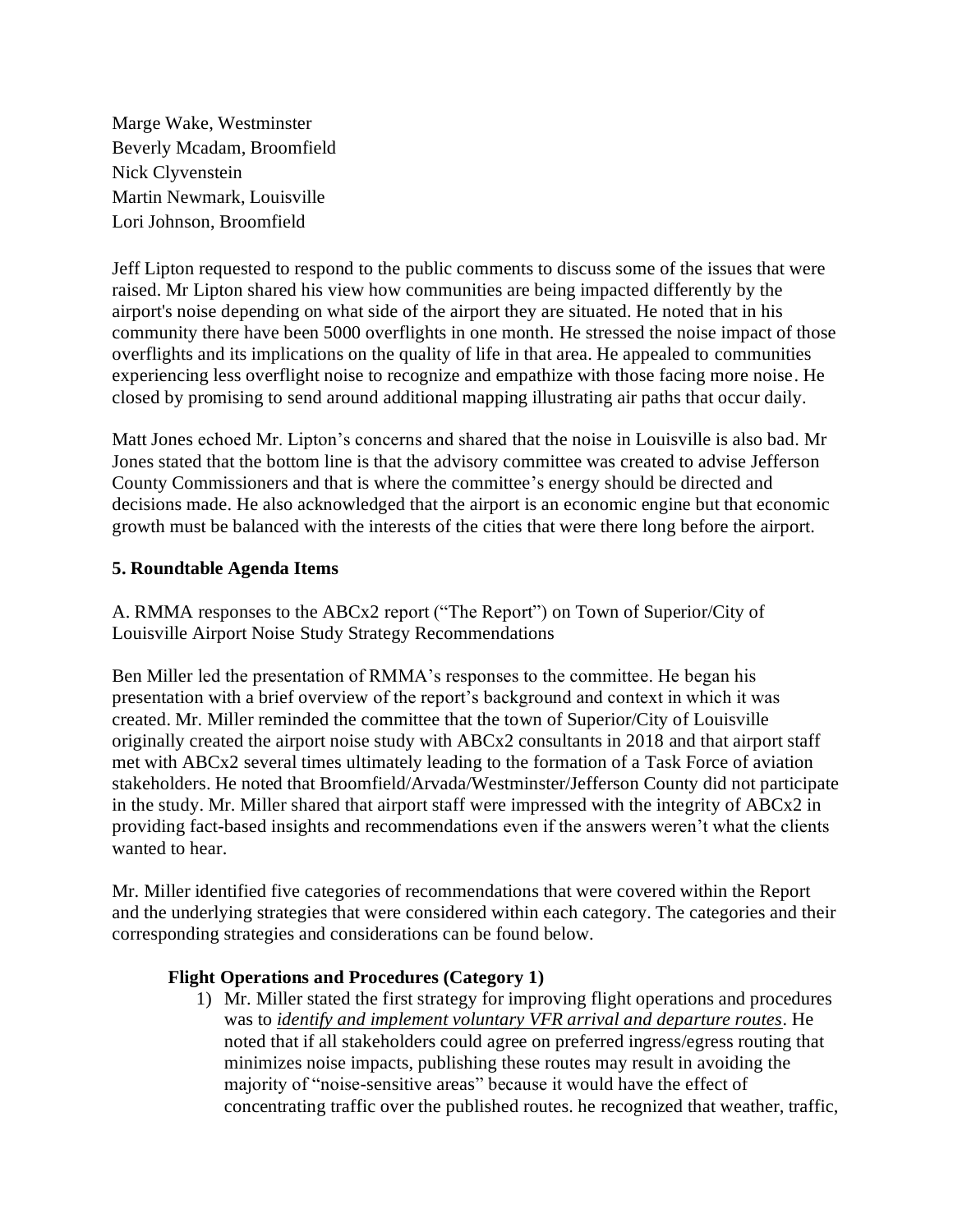and routing considerations would prevent complete compliance and that any determination of preferred ingress/egress routes should be done in conjunction with community plans that limit future incompatible development underneath the corridors.

Mr. Miller said the effectiveness of this strategy would be "medium."

2) Mr. Miller then stated that the next step in pursuing this strategy (voluntary VFR arrival/departure routes) should be to *form a working group to draft an initial proposal for VFR ingress/egress routes that includes stakeholders from the RMMA Noise Task Force, local land use decision makers, and the FAA/ATC.*

Mr. Miller next outlined the second strategy to improve flight operations and procedures - *provide additional altitude guidance.* He recognized that RMMA's input on the effectiveness of this strategy was that it was "low" and recommended that the committee not spend a lot of time on it. He did not articulate any next steps that should be taken in pursuit of this strategy.

- 3) Mr. Miller then presented a third strategy, *revising IFR departure and arrival procedures*, which he also identified as having a "low" effectiveness and did not offer next steps to be taken. This strategy's effectiveness was considered "low" because IFR arrival and departure procedures are developed through the FAA and follow highly standardized procedures that must be integrated with the National Airspace System.
- 4) The fourth strategy presented under this category was to *review runway use procedures* (i.e preferential use). Runway use and direction is determined by ATC based on current wind conditions. Mr. Miller noted that pilots will always take off into the wind because of safety reasons. RMMA input also considered the effectiveness of this strategy to be "low." No next steps were identified.
- 5) The fifth strategy presented under this category was to *discourage nighttime operations*. RMMA input on this strategy's effectiveness was that it would be "low to medium." He noted that RMMA is prohibited from regulating operations by time of day and that flight schools have already voluntarily agreed to limit nighttime operations to the extent needed for training or currency requirements.

Mr. Miller stated that the next steps should be to continue to brief flight schools on the voluntary noise abatement procedures, including the voluntary nighttime restrictions.

6) The sixth strategy presented was to *require airplanes to turn earlier after takeoff.* RMMA input on this strategy's effectiveness was that it would be "low to medium." Mr. Miller highlighted the several considerations with regard to this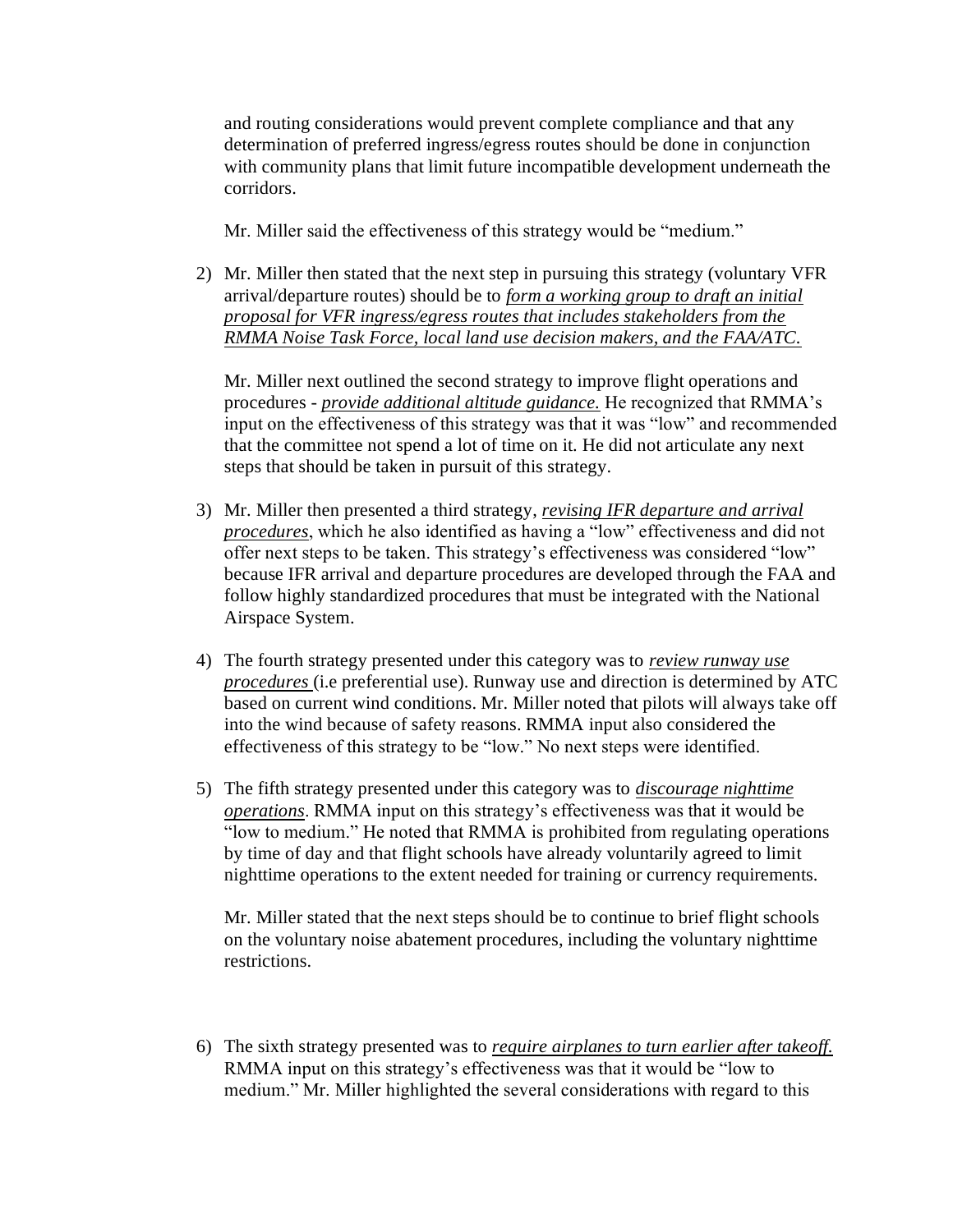strategy including the fact that it could reduce the number or aircraft overflying adjacent neighborhoods but may also compromise safety as an aircraft's climb performance decreases in a turn or result in additional a noise to residences underlying other parts of the traffic pattern. He noted that next steps on this front should be to continue discussions with RMMA Noise Task Force members.

- 7) The seventh strategy discussed was to *implement "tighter" pattern procedures*. RMMA input on this strategy's effectiveness was that it would be "low to medium." He stated that next steps on this front should be to continue discussions with RMMA Noise Task Force members.
- 8) The eighth strategy that was reviewed was *altering initial climb procedures.*  RMMA input on this strategy's effectiveness was that it would be "low to medium." He suggested that next steps on this front should be to continue discussions with RMMA Noise Task Force members.
- 9) The ninth strategy that was presented was to *depart from the runway end, rather than intersections, to give the greatest altitude when leaving the airport threshold and flying over surrounding communities.* Mr. Miller did not share the RMMA input on its effectiveness or next steps.
- 10) The tenth strategy discussed was to *follow published noise abatement procedures.* RMMA input on this strategy's effectiveness was that it would be "medium." No next steps were identified.
- 11) The eleventh strategy presented was to *use minimum reverse thrust consistent with safety for runway conditions and available length.* RMMA input on this strategy's effectiveness was that it would be "low." No next steps were identified.
- 12) The twelfth strategy identified was *additional use of Helicopters.* The primary considerations taken into account for this strategy were that helicopters follow separate procedures from airplanes when arriving or departing airports and typically, this means arriving and departing underneath the typical traffic pattern for airplanes. Moreover, on-field helicopter tenants already attempt to minimize their impacts on the surrounding communities. RMMA input on this strategy's effectiveness was that it would be "low." No next steps were identified.

#### **Community Outreach and Engagement (Category 2)**

1) The first strategy discussed under this category was to *expand Superior and Louisville web content*. RMMA input on this strategy's effectiveness was that it would be "low." Mr. Miller stated that the next steps for this strategy should be to revise the ESRI Storymap to be less Louisville-focused and promote across all community web platforms.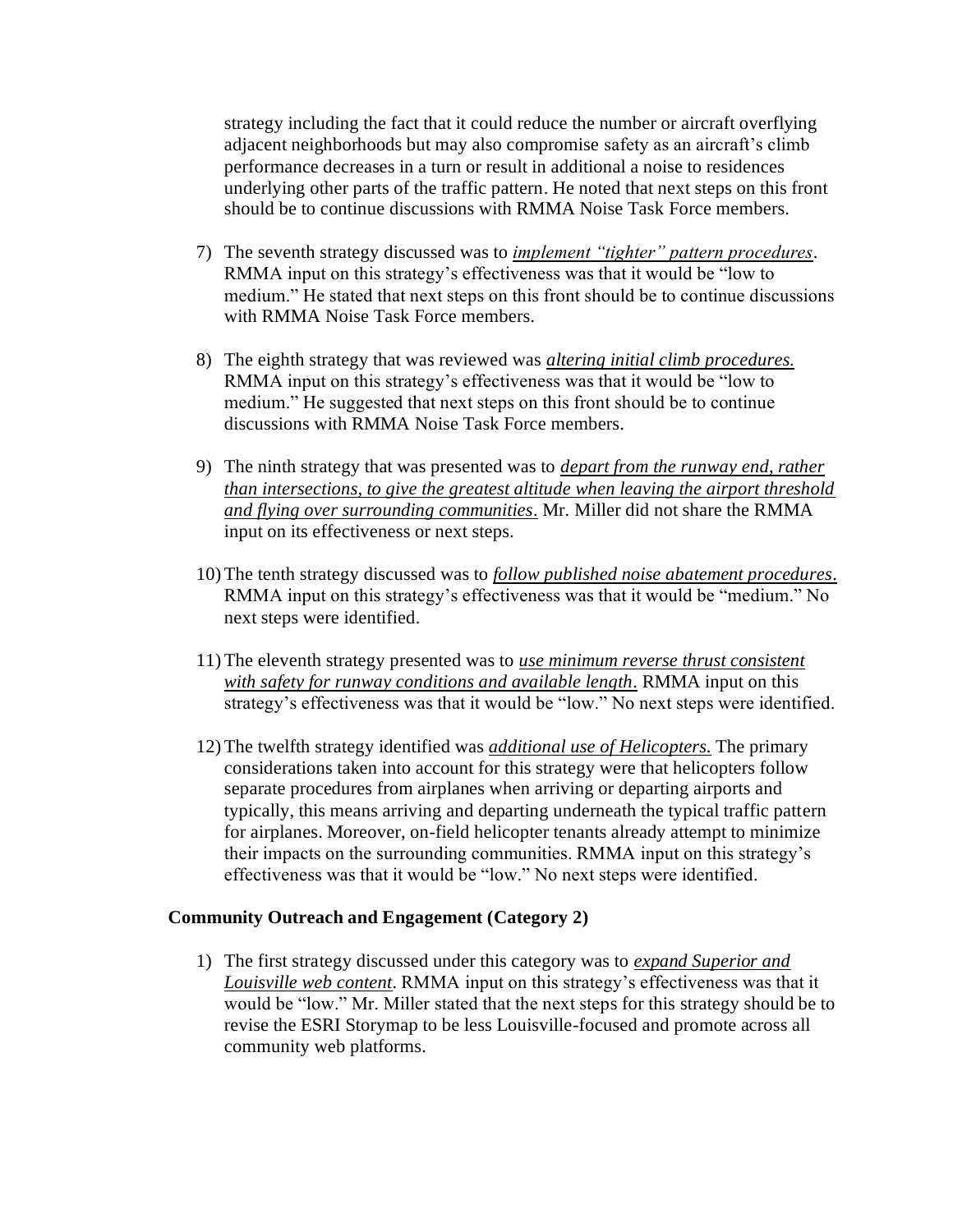- 2) The second strategy discussed was to *expand the airport's website to include more community-focused information*. RMMA input on this strategy's effectiveness was that it would be "medium." Mr. Miller stated that the RMMA website could use improvements for ease-of-use and increased information for the publics. The next step that was identified was for RMMA to work with Jeffco to make webpage navigation and content more intuitive.
- 3) The third strategy that was outlined was to *have Superior or Louisville train and dedicate staff (or outside contract support) to provide timely, accurate, information to residents with questions and concerns about aircraft and airport noise issues.* RMMA input on this strategy's effectiveness was that it would be "medium." No next steps were identified.
- 4) The fourth strategy mentioned was to *establish a community noise working group, committee, or roundtable*. Mr. Miller noted that this had been accomplished in the form of the NOISE working group.
- 5) The fifth strategy presented was for the *airport/local municipalities to host community forums and/or informational sessions* - ideally in a collaborative effort involving both the airports and surrounding cities. RMMA input on this strategy's effectiveness was that it would be "medium." Mr. Miller recommended that next steps include continued coordination and collaboration between the airport and local communities.
- 6) The sixth strategy discussed was *enhancing communication from the airport*  wherein the airport informs the surrounding community via its social media channels when it is aware of upcoming, unusual aircraft operations. Mr. Miller noted that as a public-use airport, RMMA is not always aware of unusual traffic that may be arriving/departing during the day. As next steps, Mr. Miller suggested that RMMA continue to communicate via newsletter and social media channels when appropriate.
- 7) The seventh strategy that was presented was to *provide information about the complaint management process online that describes for residents how complaints are processed and what is done with the information*. RMMA input on this strategy's effectiveness was that it would be "medium." Mr. Miller noted that the next steps should be for RMMA to work on additional detail on the noise complaint process.

## **Industry Outreach and Engagement (Category 3)**

1) The first strategy presented was to *develop noise-related flight training curriculum*. RMMA input on this strategy's effectiveness was that it would be "medium." For next steps, Mr. Miller stated that RMMA would continue to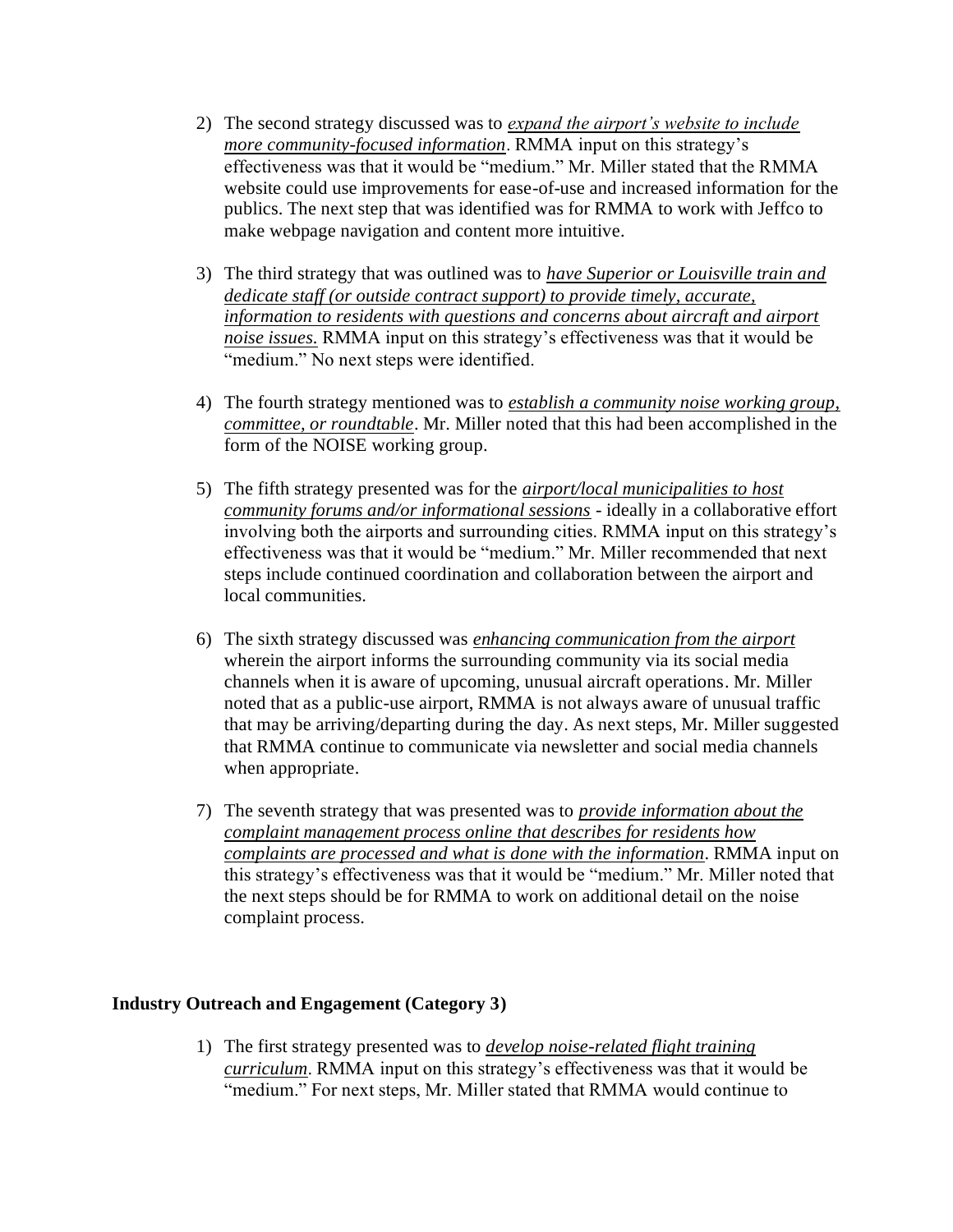engage with based-flight schools to ensure that Voluntary Noise Abatement Procedures are being briefed.

- 2) The second strategy that was reviewed was to *develop noise abatement awareness training curriculum for air traffic controllers.* Mr. Miller noted that training should be developed for new controllers as well as for refresher trainings for more experienced controllers, preferably provided annually. RMMA input on this strategy's effectiveness was that it would be "medium." No next steps were identified.
- 3) The third strategy discussed was to *host pilot forums to promote awareness of the RMMA noise abatement program.* Forums may be hosted by the Airport or airport tenants and could also be paired with FAA Safety Team (FASST) Workshops. RMMA input on this strategy's effectiveness was that it would be "low-medium." For next steps, RMMA will continue to brief the Voluntary Noise Mitigation Procedures at tenant meetings.
- 4) The fourth strategy presented was to *expand information on airport website regarding clarity on noise-sensitive areas around RMMA and the practices and procedures for reducing noise impacts.* RMMA input on this strategy's effectiveness was that it would be "low-medium." No next steps were identified.
- 5) The fifth strategy discussed was to *develop a technical working group to include air traffic control, airport staff, Airport Advisory Board, flight schools, and other airport businesses to focus on technical review of new and refined noise program measures*. RMMA input on this strategy's effectiveness was that it would be "high." Mr. Miller noted that RMMA formed its Noise Task Force in 2018 and it has provided valuable dialogue and input on potential noise mitigation efforts since its formation. For next steps, RMMA will continue to call upon the members of the noise task force when needed to review proposed changes for noise mitigation

#### **Local Land-Use Planning and Development (Category 4)**

1) The first strategy presented was *to consider airport impacts when conducting land use planning and development reviews*. Mr. Miller noted that while existing development is difficult to address, every roundtable community has the ability to limit additional noise impacts and complaints by preventing additional residential units from being built where existing noise complaints are already being registered. RMMA input on this strategy's effectiveness was that it would be "high." For next steps, RMMA will continue to respond to development referrals; Mr. Miller also suggested that Jeffco Planning and Zoning could lead a compatibility discussion with surrounding planning agencies to look for appropriate revisions to comprehensive plans, etc.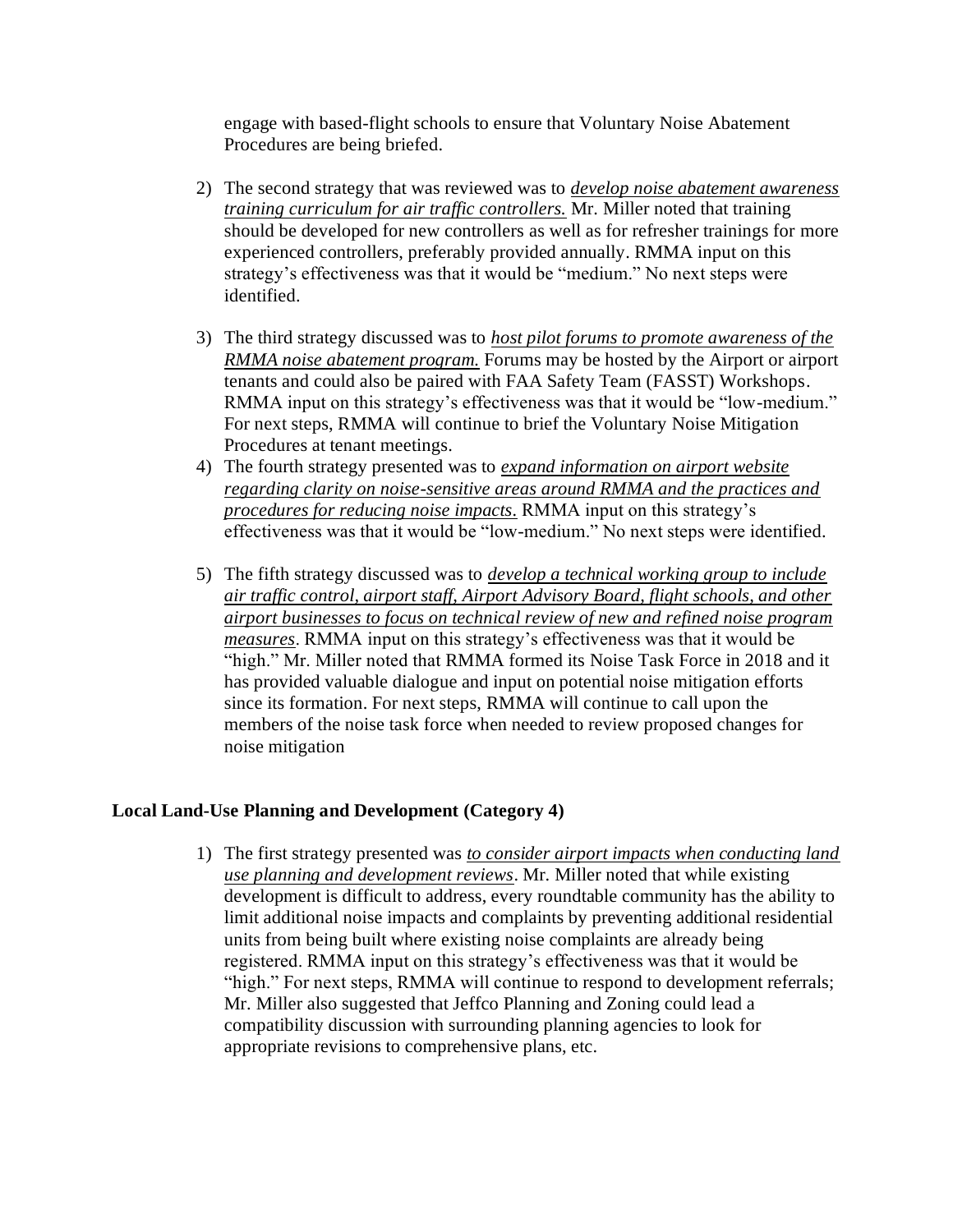- 2) The second strategy discussed was to *review and comment on planned airport development to encourage compatibility between long-term development plans of airport and local communities.* Mr. Miller informed the committee that as a public-use airport in receipt of Federal Funds, the airport is bound to accommodate demands for additional aeronautical development if the space is available. RMMA input on this strategy's effectiveness was that it would be "medium." For next steps, Mr. Miller said all development submittals will follow the appropriate Jefferson County development referral processes, consistent with the airport's Overall Development Plan.
- 3) The third strategy that was reviewed to *update the website to include Airport Influence Area, flight paths, and patterns while also providing content for prospective homebuyers about the airport, flight patterns, etc., to encourage transparency and informed decision-making.* RMMA input on this strategy's effectiveness was that it would be "medium." For next steps, Mr. Miller said Jeffco/RMMA could build off of the work of the ESRI Storymap created by the City of Louisville to provide an educational tool with a more regional focus. Mr. Miller also raised the question of what could be done to educate new homebuyers coming from out of state about the environment they are moving into.
- 4) The fourth strategy discussed was to *revise zoning ordinances to require noise disclosure for home sales within Airport Influence Area*. RMMA input on this strategy's effectiveness was that it would be "high." For next steps, Mr. Miller suggested that local communities should consider making aviation easements a condition of development approvals.

#### **Regional Collaboration and Planning (Category 5)**

- 1) The first strategy discussed was *utilizing local staff collaboration*. RMMA input on this strategy's effectiveness was that it would be "low-medium." For next steps, Mr. Miller proposed that Jeffco Planning and Zoning could lead a compatibility discussion with surrounding planning agencies to look for appropriate revisions to comprehensive plans.
- 2) The second strategy that was presented was to form a technical advisory committee. RMMA input on this strategy's effectiveness was that it would be "high." Going forward, Mr. Miller said that RMMA will continue to call upon the members of the noise task force when needed to review proposed changes for noise mitigation.

#### **6. Question & Answer**

Kathyrn Skulley began by noting that the key takeaway was the importance of communicating with the public and hearing their concerns in order to best understand the lives affected by these issues. She asked where this report will be accessible to the public and how they were going to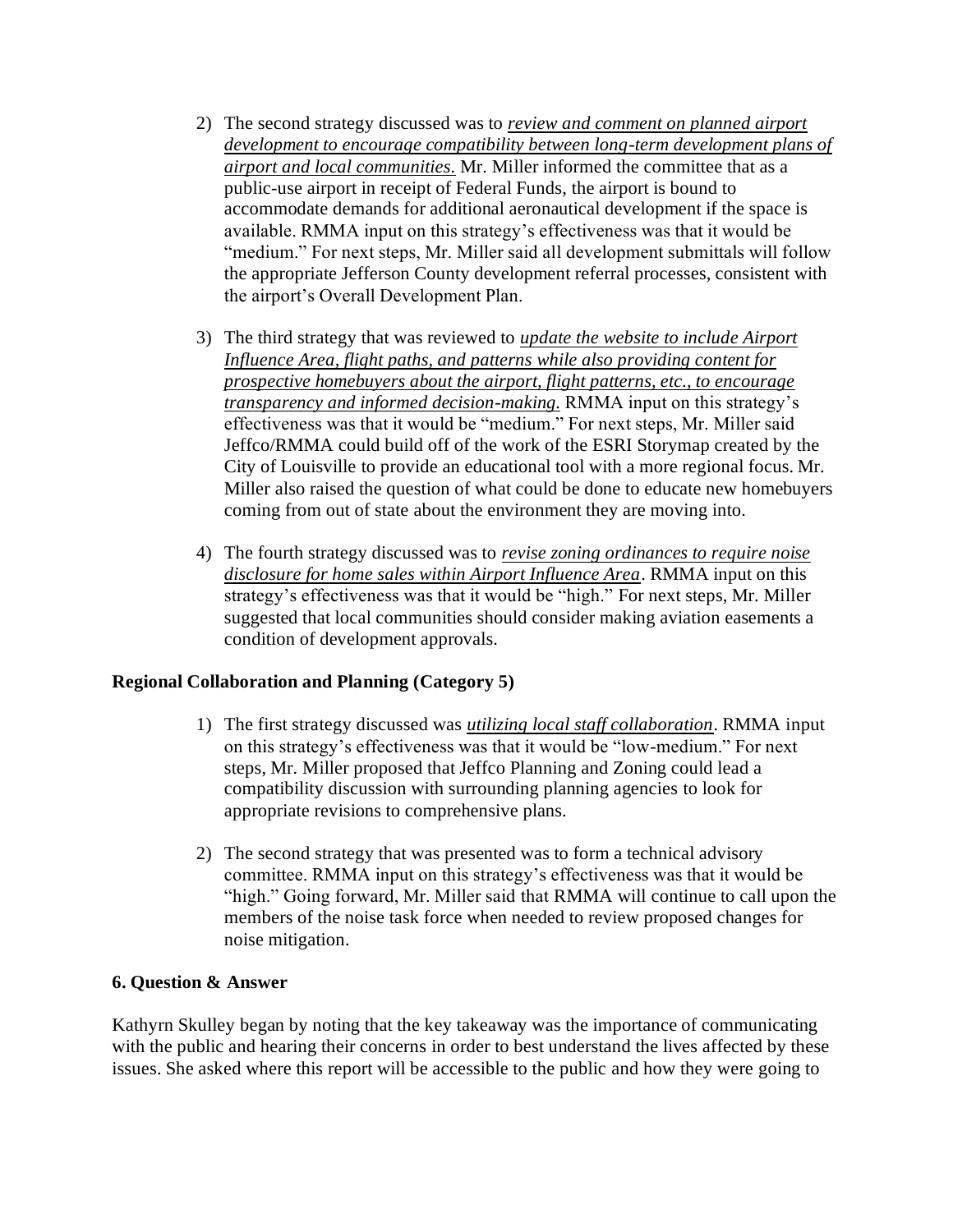relay the information? She also wondered what could be done to simplify it and make it more understandable for the broader public.

Mr. Miller responded by saying the report could be offered on the noise roundtable web page and suggested that Jeffco public affairs could assist with this.

Kathryn Skulley stated she wanted to see more open forums and that redirecting of open space is a both a good compromise and idea. She recognized that it may impede upon on space but that not doing so could harm residences more.

Jeff Lipton discussed the terms of recommendations that that discussion on the air influenced area has an impact on communities that are outside of the airport influences area including Louisville and Lafayette. He then asked what were the suggestions of their own communities.

Mr. Miller responded by saying that he did not know the reason why the airport influence area was drawn the way it was.

Mr. Lipton then asked if the airport has a noise officer that the airport works with the flight schools and operators; and if not, would it be a good investment to hire such a position.

Mr. Miller communicated that the operations department does have a specialist that is tasked with noise issues, including outreach to the flight schools. He also noted that there are several staff that assist with these responsibilities.

In response, Mr. Lipton suggest that at least one person should be tasked with these duties to handle full time.

Tracy Kraft-Tharp stated that Centennial roundtable does updates on the noise complaints, and they address the concerns that they bring up. She further noted suggested that the airport provide regular updates in this regard.

Mark Lacis agreed on the idea of having regular updates. He also suggested creating preferred flight routes the schools can use and that routing paths where open space areas exist would be his preference.

Matt Jones stated that open space is a bullseye for noise and that the noise problem is being made worse in places that are complaining the most. He further argued that it would be far more if it were distributed evenly. He noted that there was no discussion about the volume.

Mr. Miller clarified that the reason why pilots go North is because it is the least populated and noted that there is less room in uncontrolled airspace to the south compared to the north.

Mark Lacis asked if there was any objection to forming a working group?

Tract Kraft Tharpe moved to create a working group.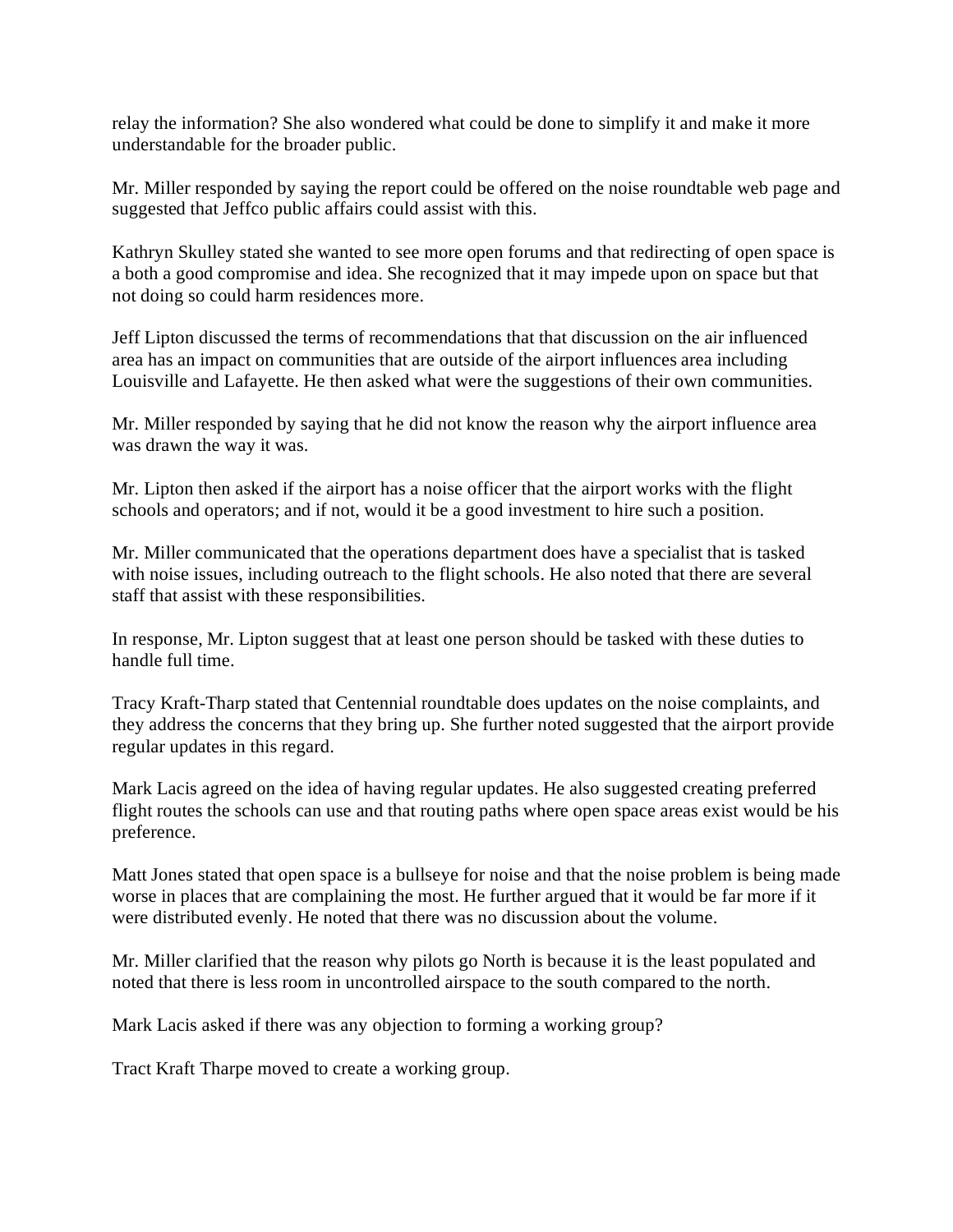Jeff Lipton seconded the motion to create a working group.

Matt Jones raises concern that a working group can't target areas to open space and thus, will increase the noise in areas that already have the most complaints.

Tracy Kraft-Tharpe responded by saying that they should establish first the working group before they move to its restrictions.

Matt Jones stated that if there was an assumption where this working group targets working space he does not want to do it.

Stan Jezierski stated that the purpose of the working group should be to determine egress routes.

Mark Lacis asked who would be associated with this working group and what its size would be. He asked if the working group would be composed of airport staff and members of the roundtable and airport staff.

Paul Anslow suggested reconvening the noise task force/Members for those unfamiliar with FAA regulations. Tracy Kraft-Tharpe asks if he mean to open the meetings for the roundtable to attend. Mr. Anslow responded by saying yes.

Matt Jones said the roundtable should back next meeting and establish who should be in this group.

Tracy Kraft-Tharp noted that criticism we (roundtable/airport) get is were not moving fast enough.

Mark Lacis stated the importance in having not only aviation experts but also elected officials in the neighboring areas voice their opinions.

Jeff Lipton asked that the working group be transparent to the rest of us and have ex officials participate on it.

Mr. Lacis said that anybody who wants to be a member is welcome to be a member.

Kathryn Skulley agreed that the public should be on the task force/working group and that it should not just be composed of members from the roundtable.

John Marriott expressed his belief that having public input made sense and that there are not many choices; noting that the effort will lead to educating the public. He said he has no issue with members of the public joining.

Mark Lacis asked to vote on the motion now and decide how the best way to form a task force (details) afterwards.

Matt Jones asked to table the motion.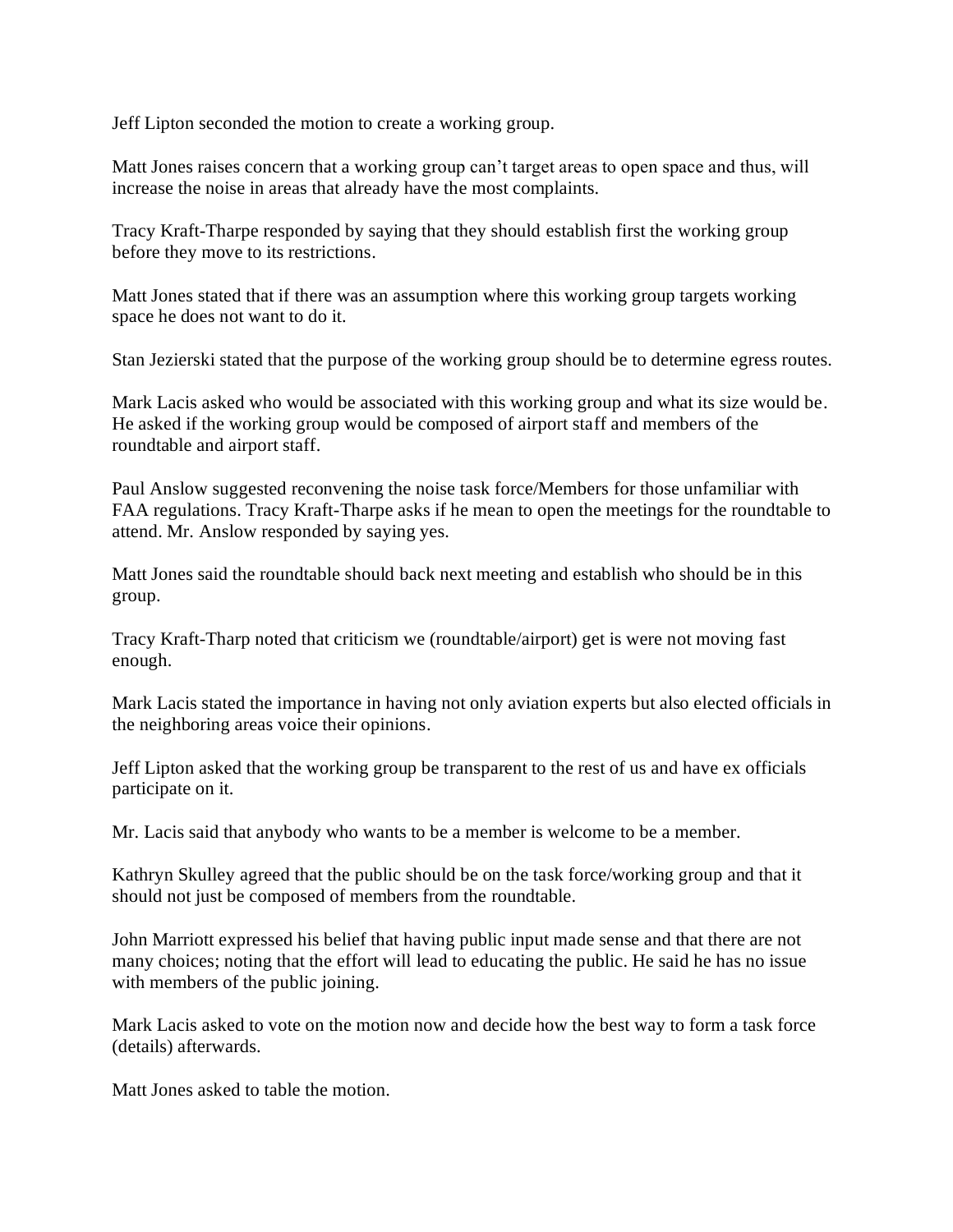Jeff Lipton stated the roundtable should vote on it now and come back in the November meeting with a work plan.

Matt Jones responded by saying that roundtable should get it right before its voted on and that the smarter option would be to table it.

John Marriott echoed Mr. Jones' desire to table the motion at this time.

Stan Jezierski asked to restart discussion next month after a proposal had been put together.

Mark Lacis asked Tacy Kraft-Tharp if she wished to withdraw the motion.

Tracy Kraft-Tharp declined to withdraw motion and stated that she believes they should go forward with the motion.

Kathryn Skully seconded the motion.

## **Roll Call - Offered Motion to Create a Technical Task Group**

- Arvada No
- Jeff $Co Yes$
- Boulder No
- Superior Yes
- Lousiville Yes
- Wesminster Yes
- Broomfield No

Motion passed 4-3.

Mr. Lipton asked how the roundtable would go through the rest of the recommendations?

Mr. Lacis responded that a future meeting will be having an agenda item to deal with the other recommendations and that will be a full meeting.

## **7. Discussion of Lafayette's Request to Join CNR**

Discussion of tabling this issue to a future meeting; Item is tabled.

## **8. Committee or Board Member Reports**

City of Arvada – Applied for and appointed to the Airport Advisory Board; Reported that there is now STC which is an approval of lead free used for planes to use

Boulder County – Working on a report out about the business plan and what has changed as a result of public and official comments.